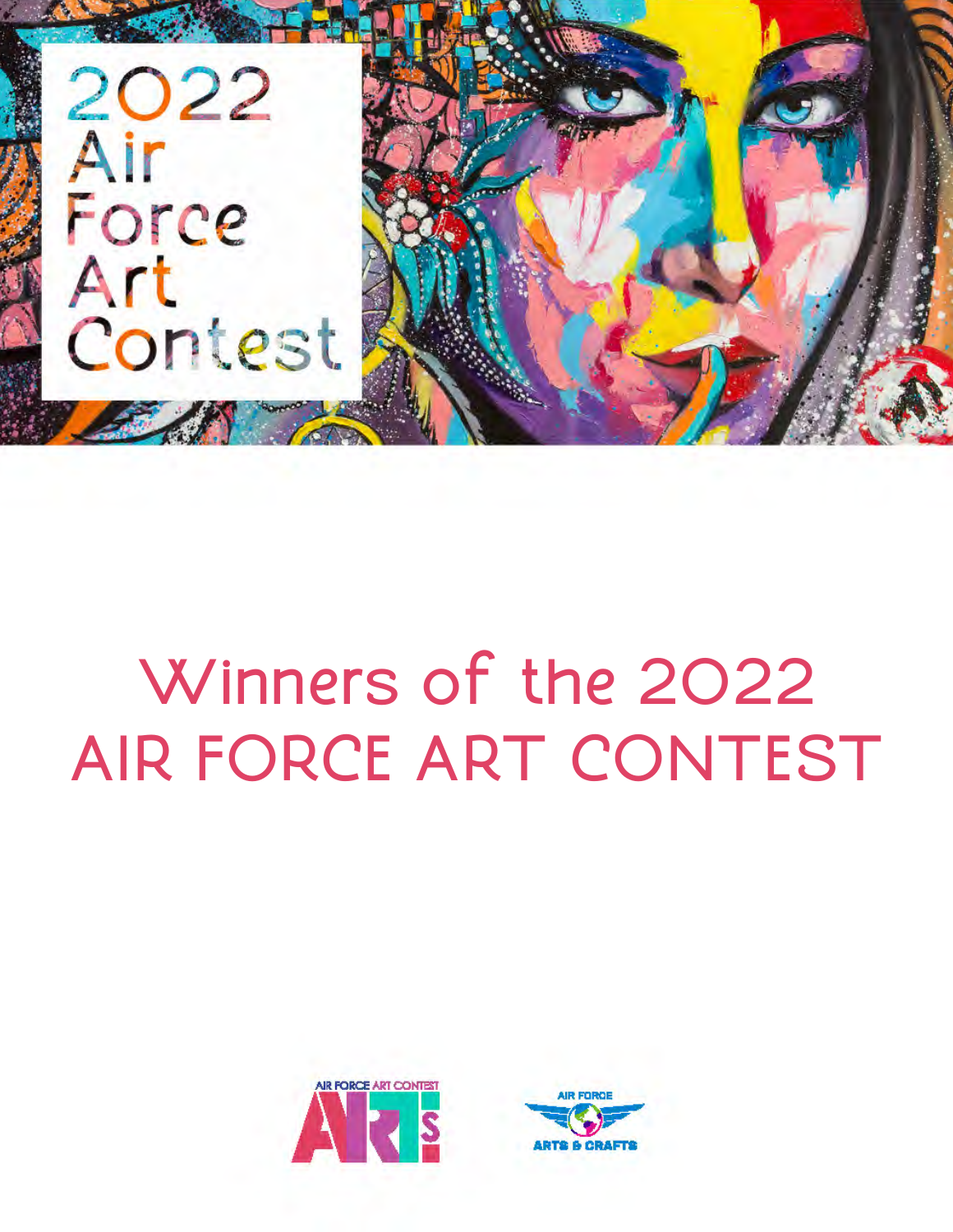Accomplished Category

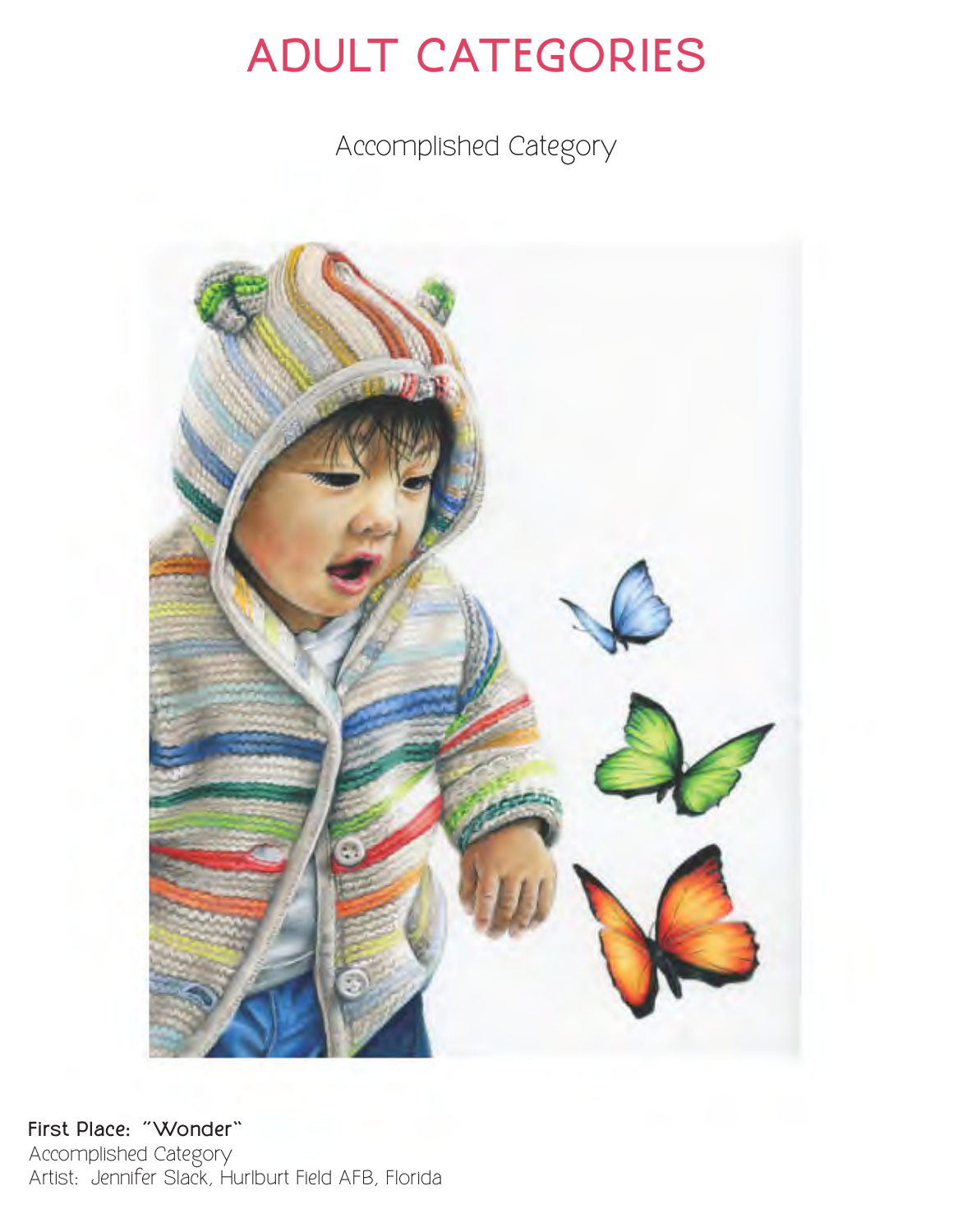Accomplished Category



Second Place: "Becoming" Accomplished Category Artist: Cyrus Samuel, Aviano AB, Italy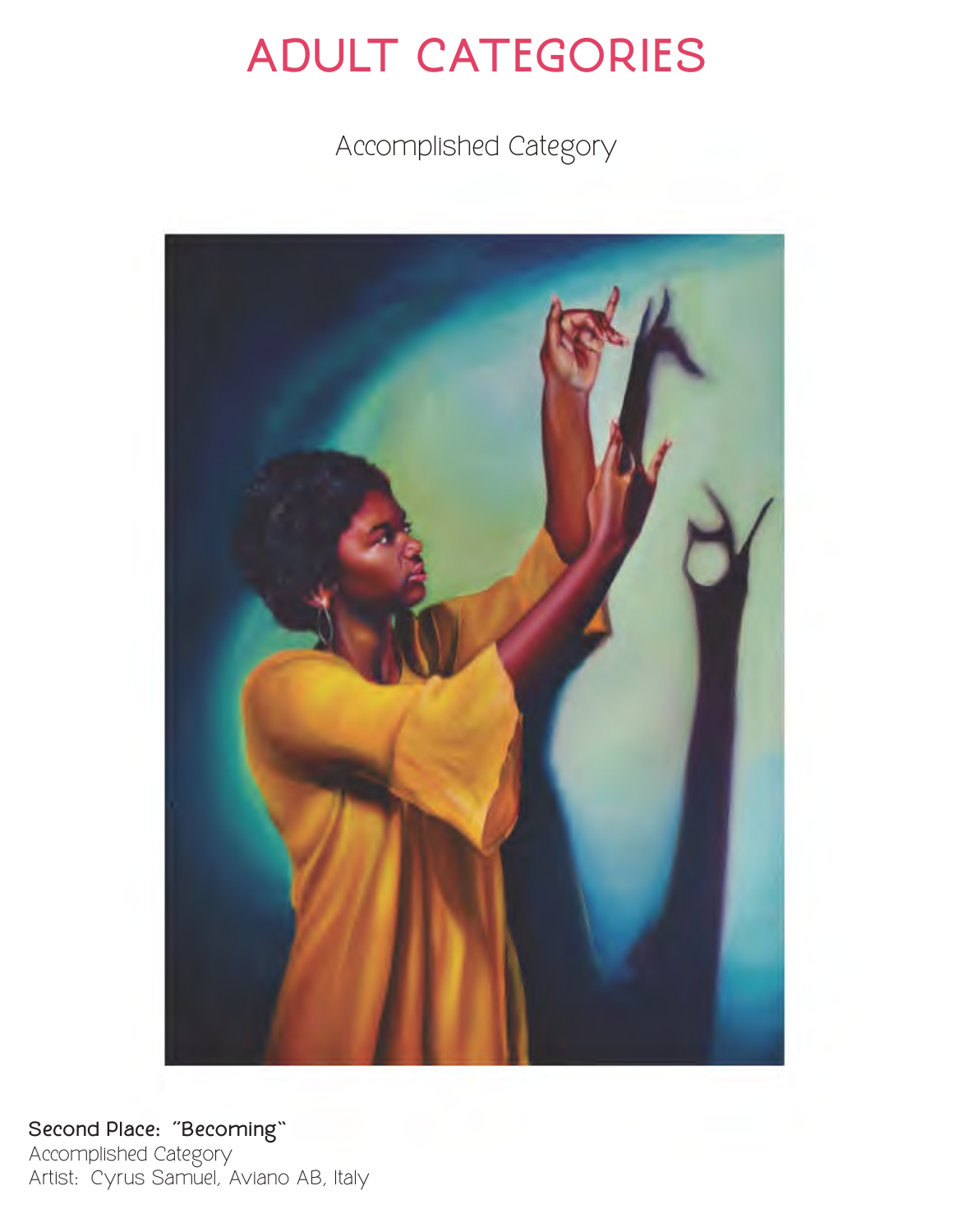Accomplished Category



Third Place: "95CBRN" Accomplished Category Artist: Eleanor Manning, JB Elmendorf-Richardson, Alaska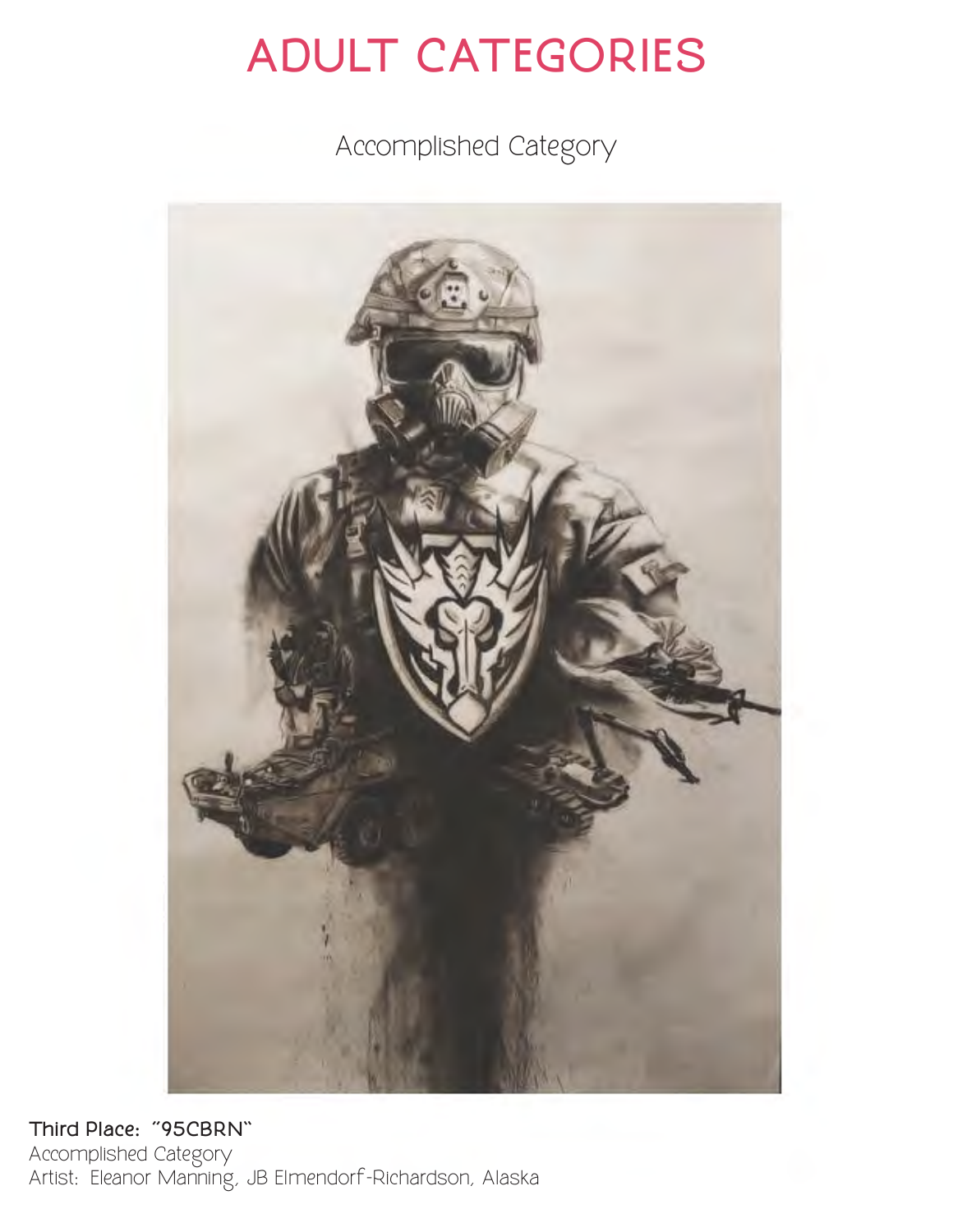Novice Category



First Place: "Father and Daughter" Novice Category Artist: Kelly Aistrop, Beale AFB, California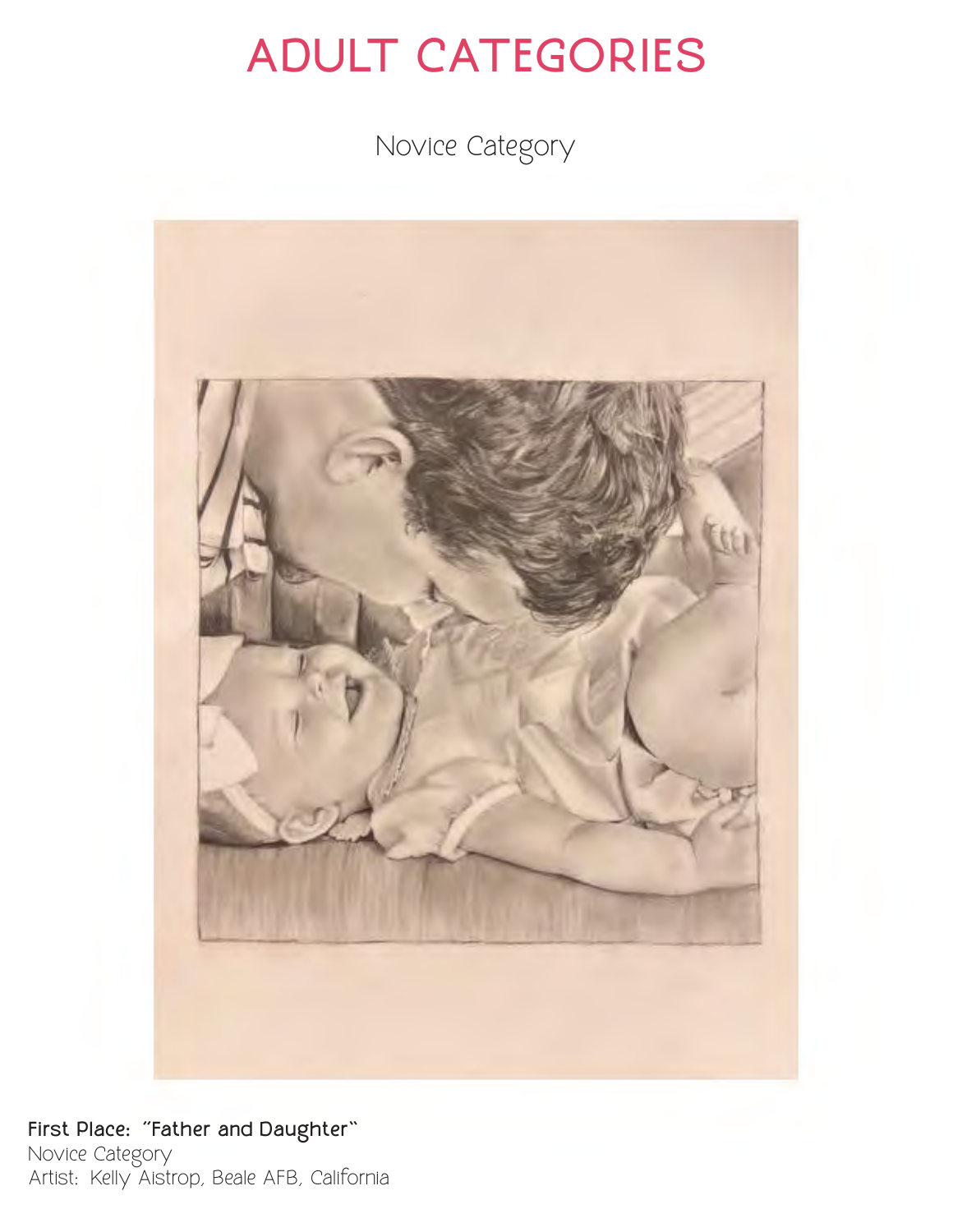Novice Category



Second Place: "For Ever Pals" Novice Category Artist: Amy Manjarres, Homestead ARB, Florida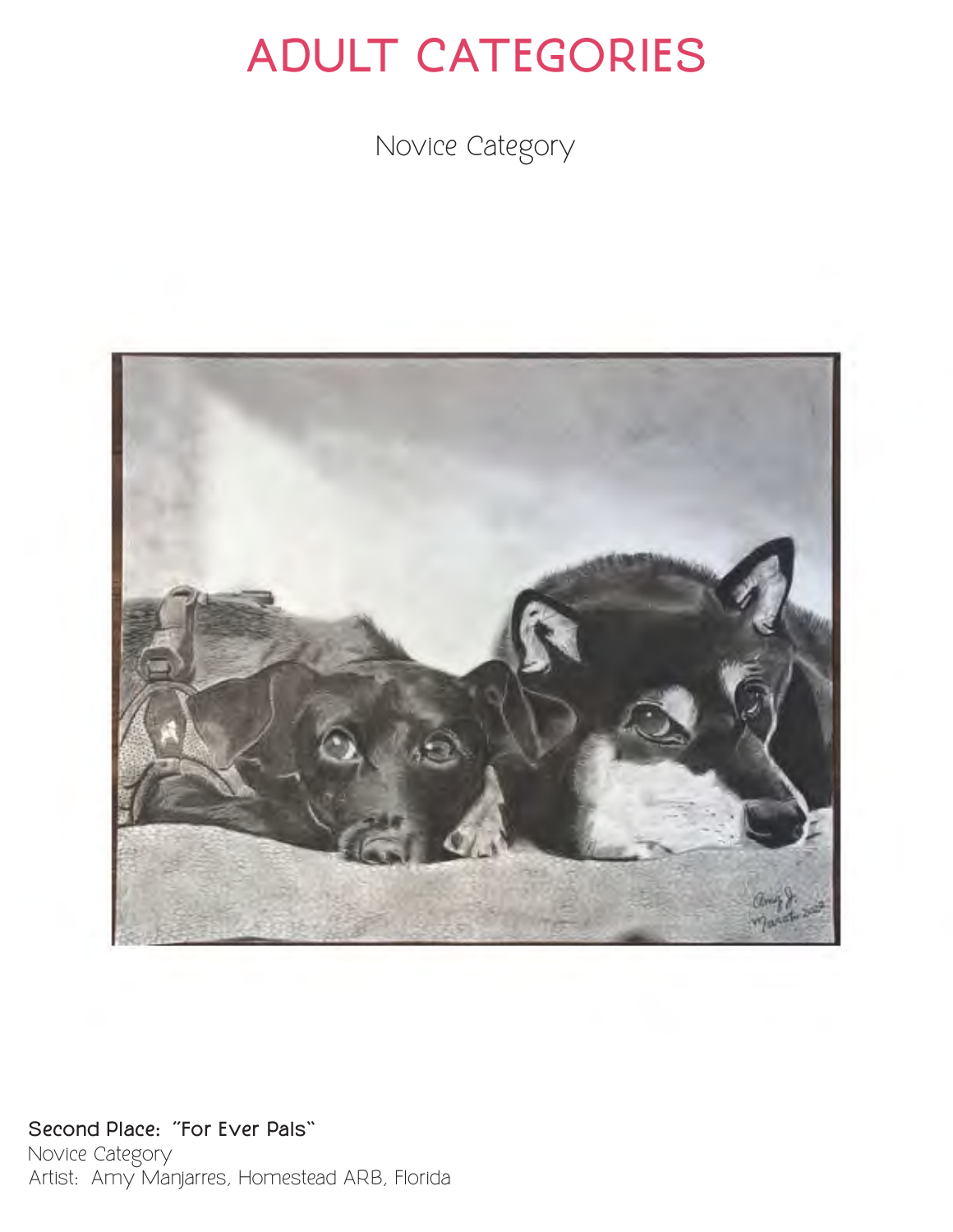Novice Category



Third Place: "Trapped in My Mind" Novice Category Artist: Anneke Maelle Peterson, Luke AFB, Arizona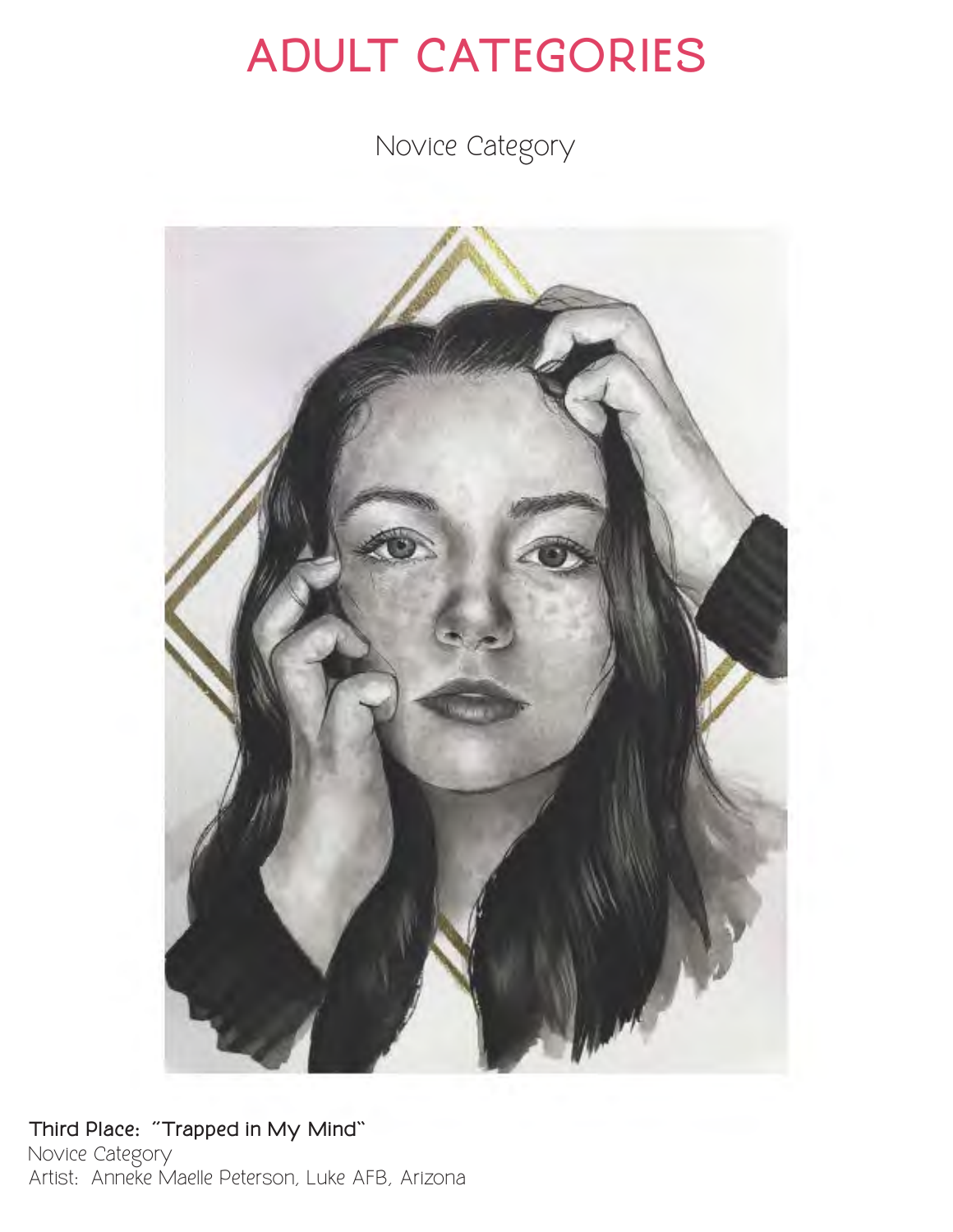Youth 13–17



First Place: "Beloved" Youth Category, 13-17 years Artist: Morgan Becker, Hill AFB, Utah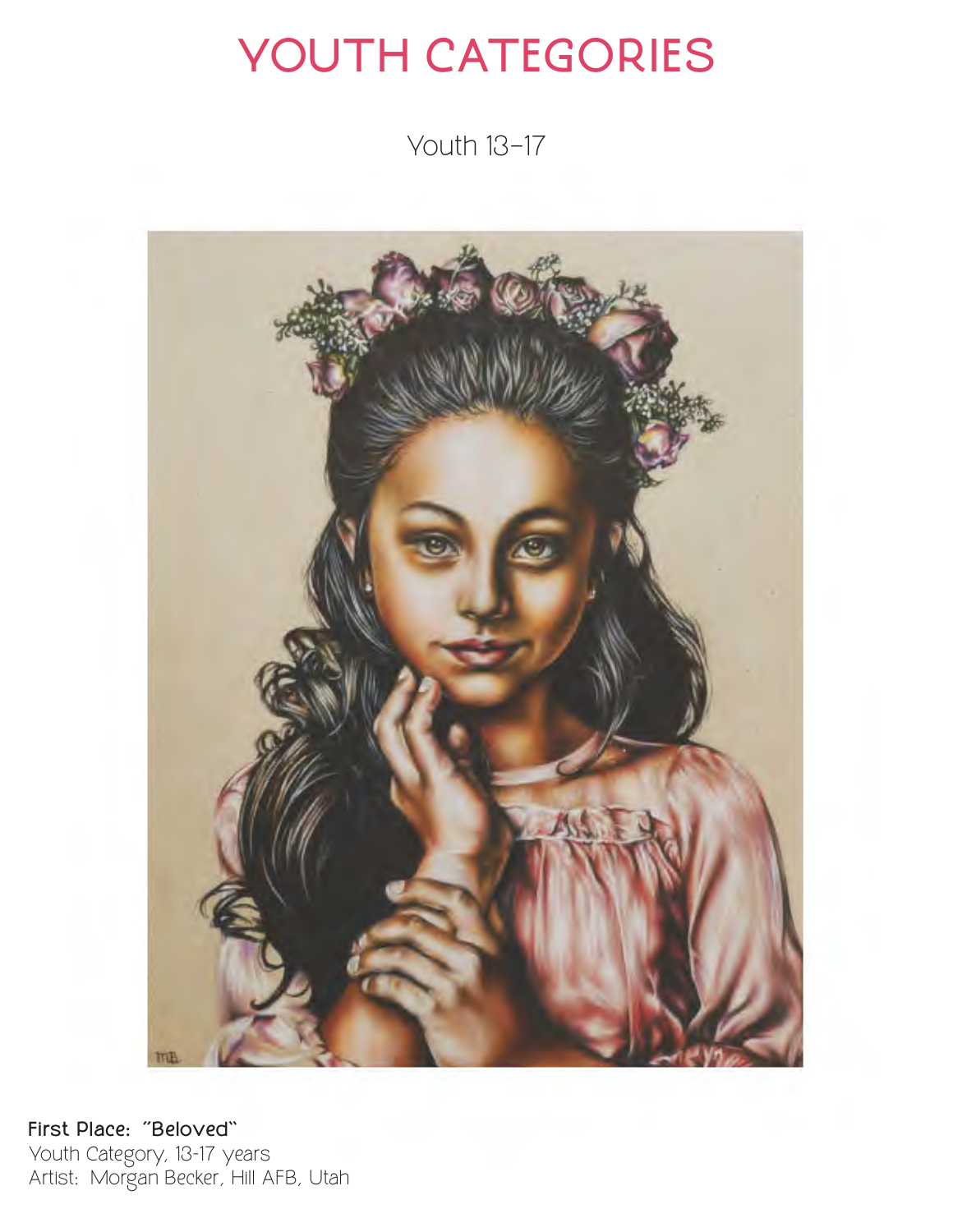Youth 13–17



Second Place: "Snow Leopard" Youth Category, 13-17 years Artist: Isabella Johnson, USAF Academy, Colorado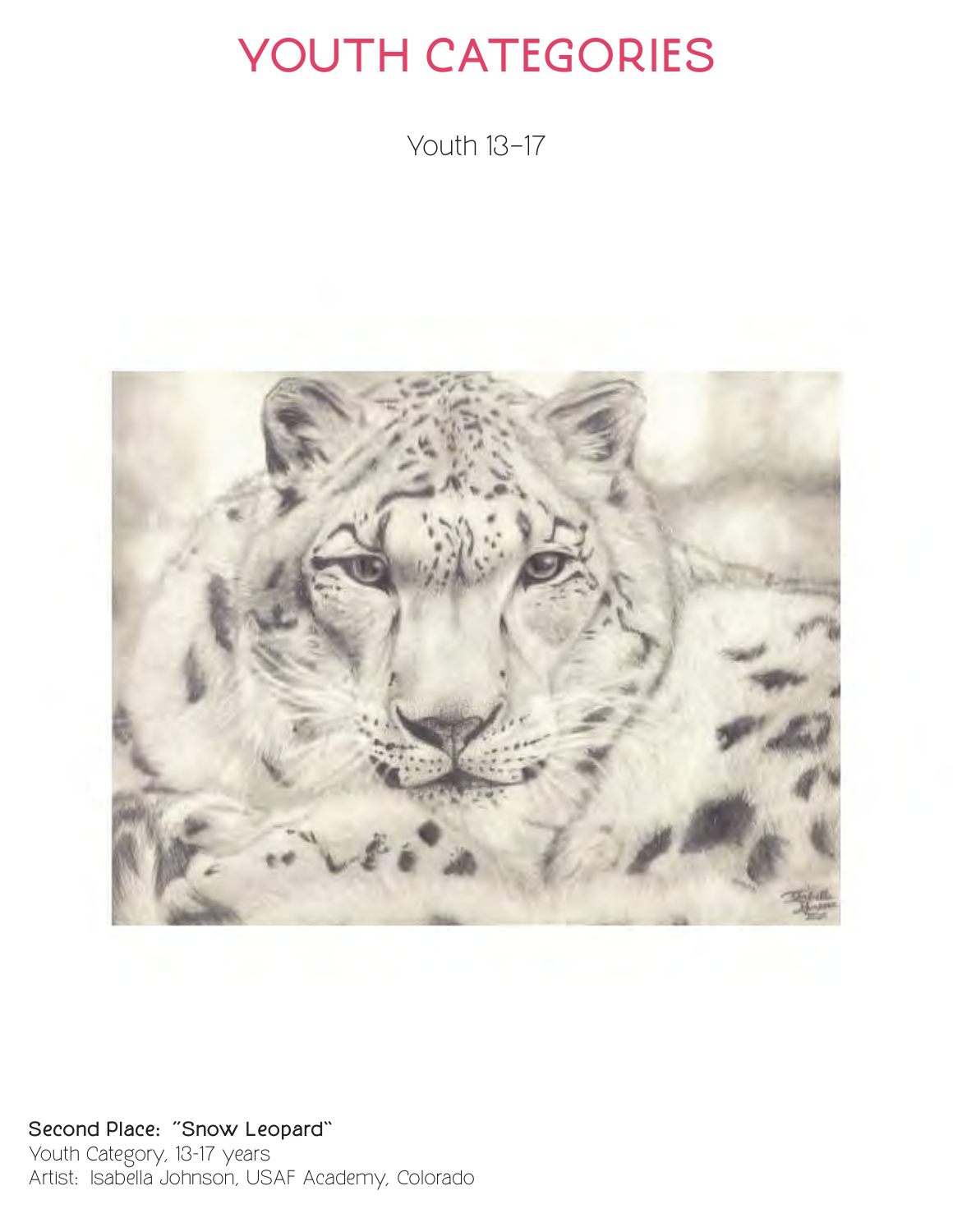Youth 13–17



Third Place: "Phobia" Youth Category, 13-17 years Artist: Carla Watts, Mountain Home AFB, Idaho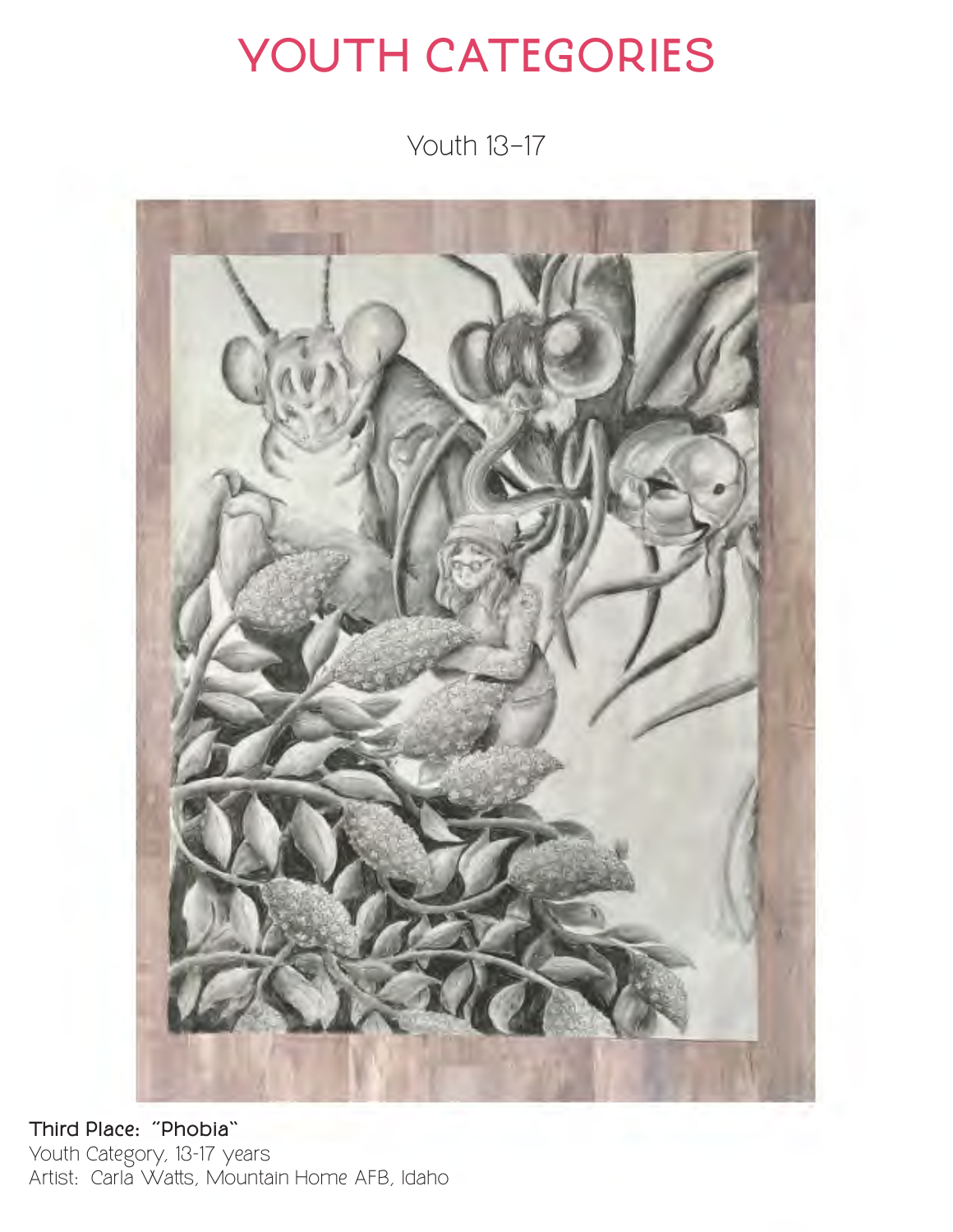Youth 9–12



First Place: "Piece by Piece" Youth Category, 9-12 years Artist: Eason Becker, Hill AFB, Utah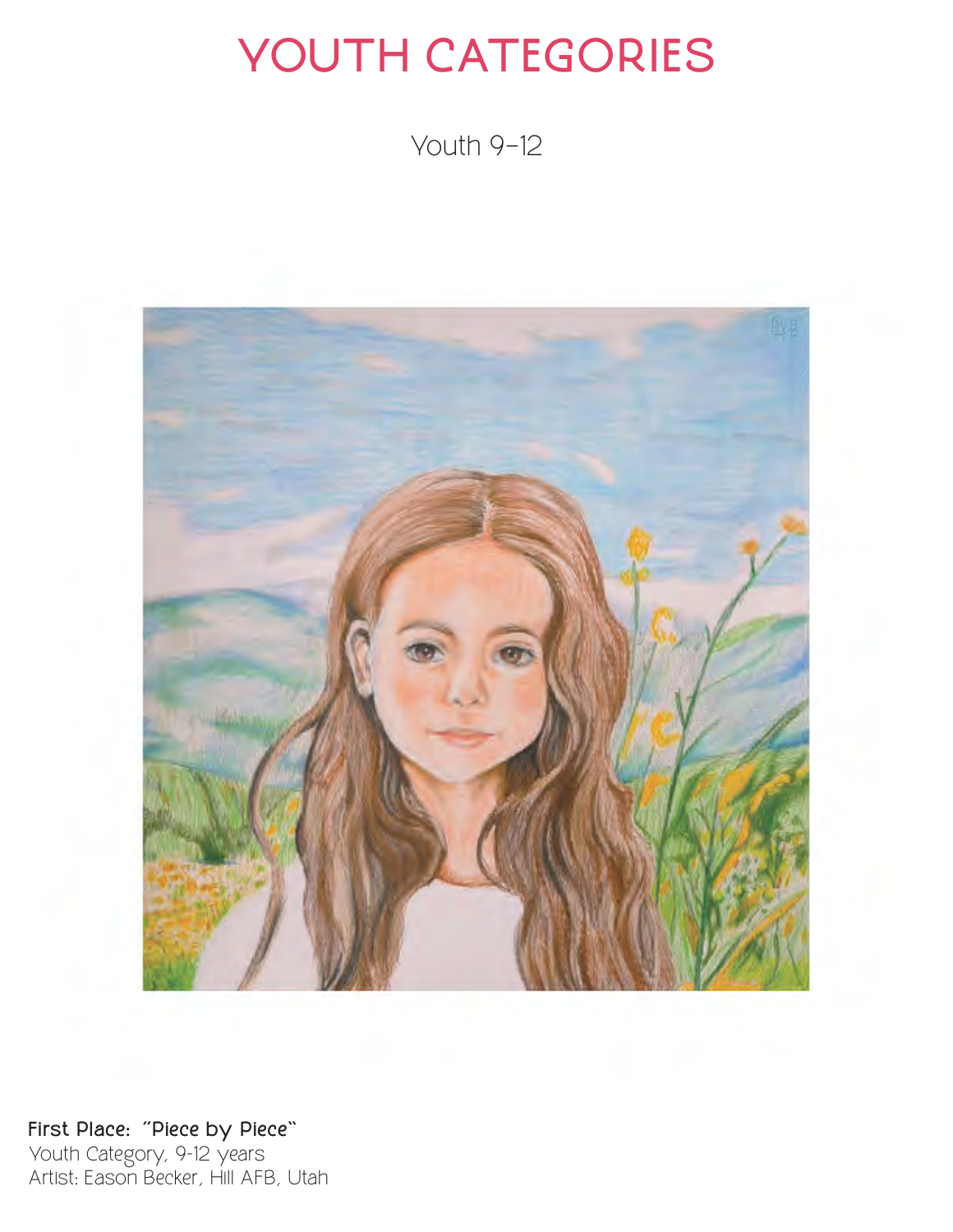Youth 9–12



Second Place: "Sweet Annie" Youth Category, 9-12 years Artist: Lila Fredberg, Edwards AFB, California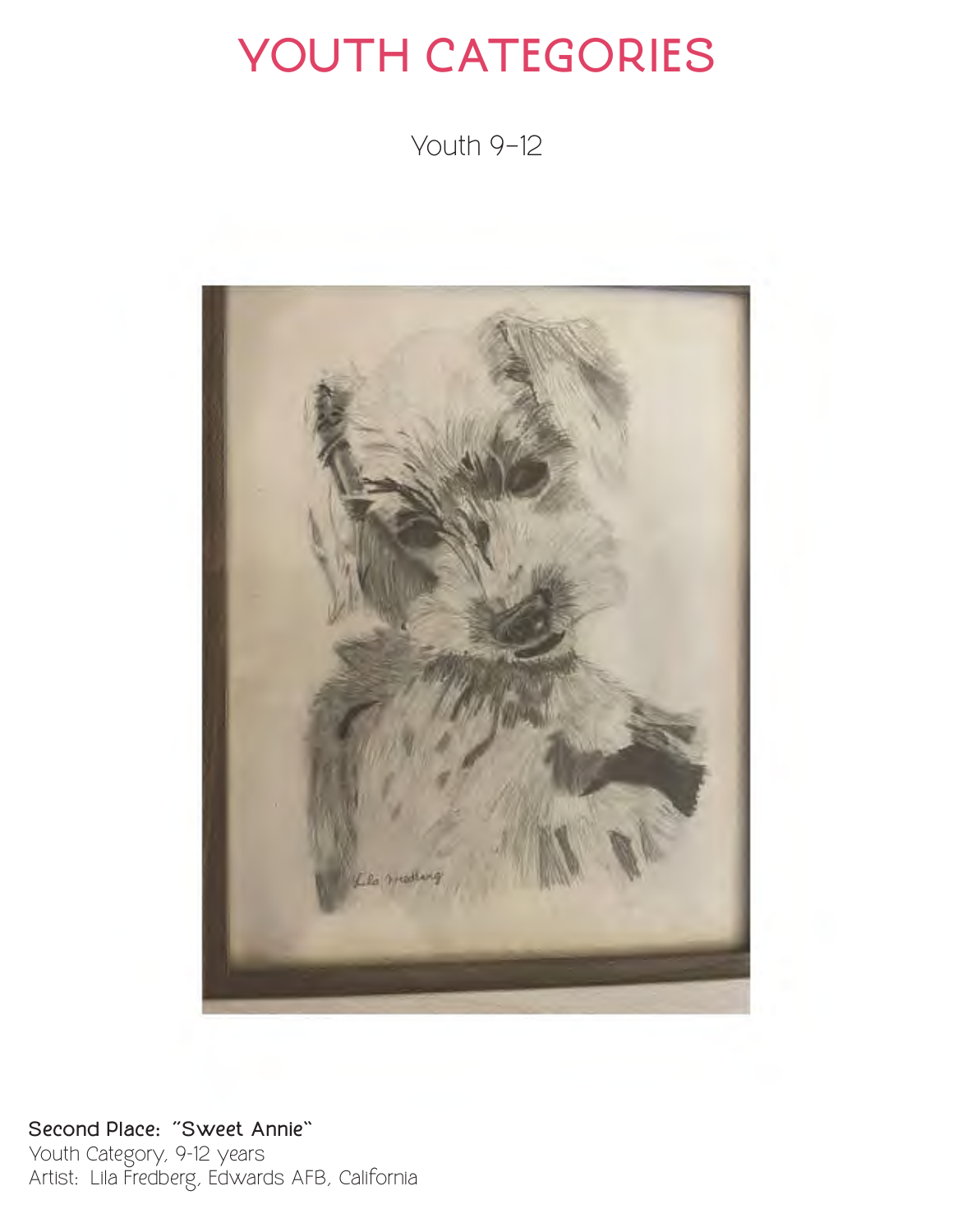Youth 9–12



Third Place: "Adorable Hedgehog" Youth Category, 9-12 years Artist: Ellah Walker, Keesler AFB, Mississippi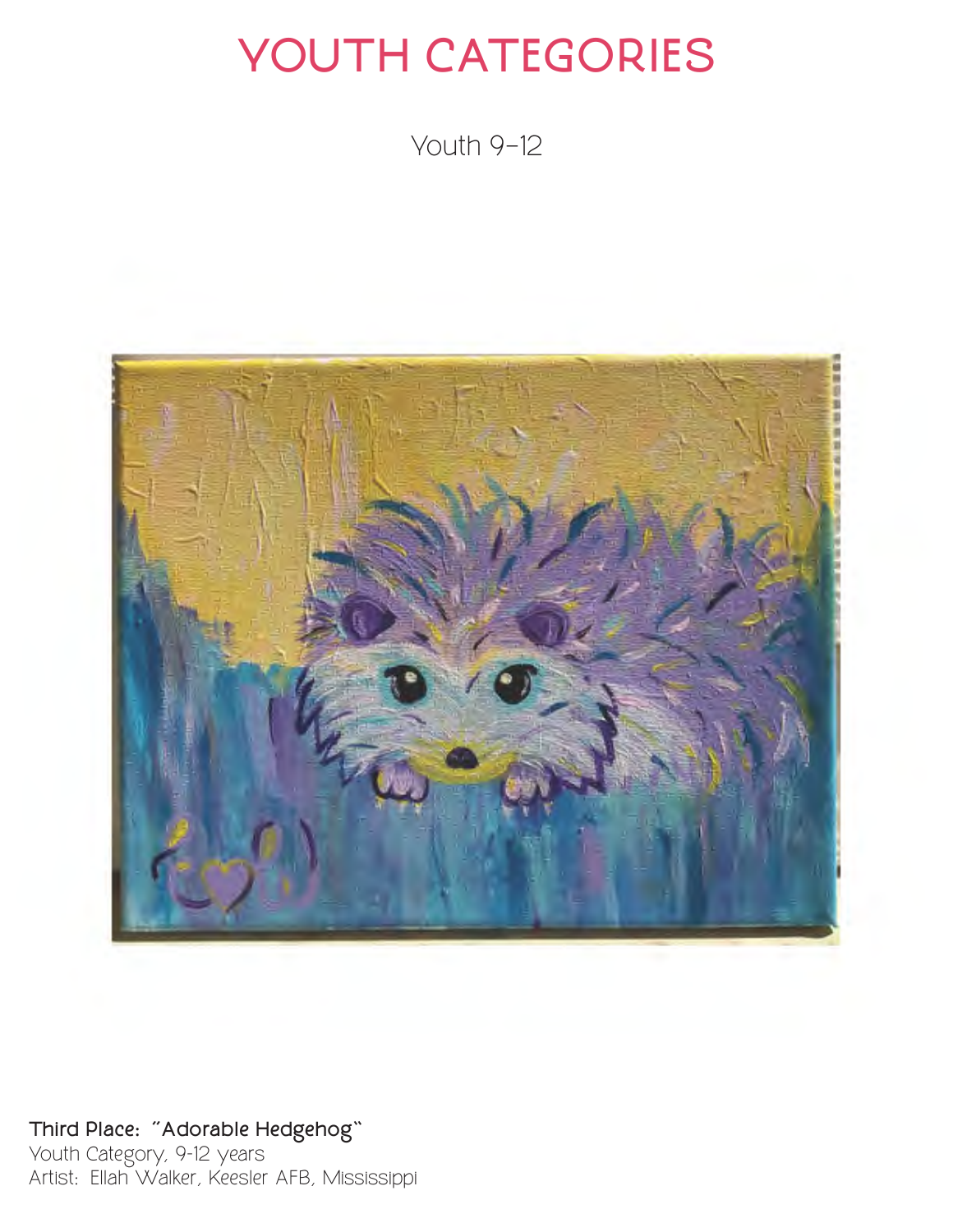Youth 6–8



First Place: "Up" Youth Category, 6-8 years Artist: Samantha Lee, Landstuhl, Germany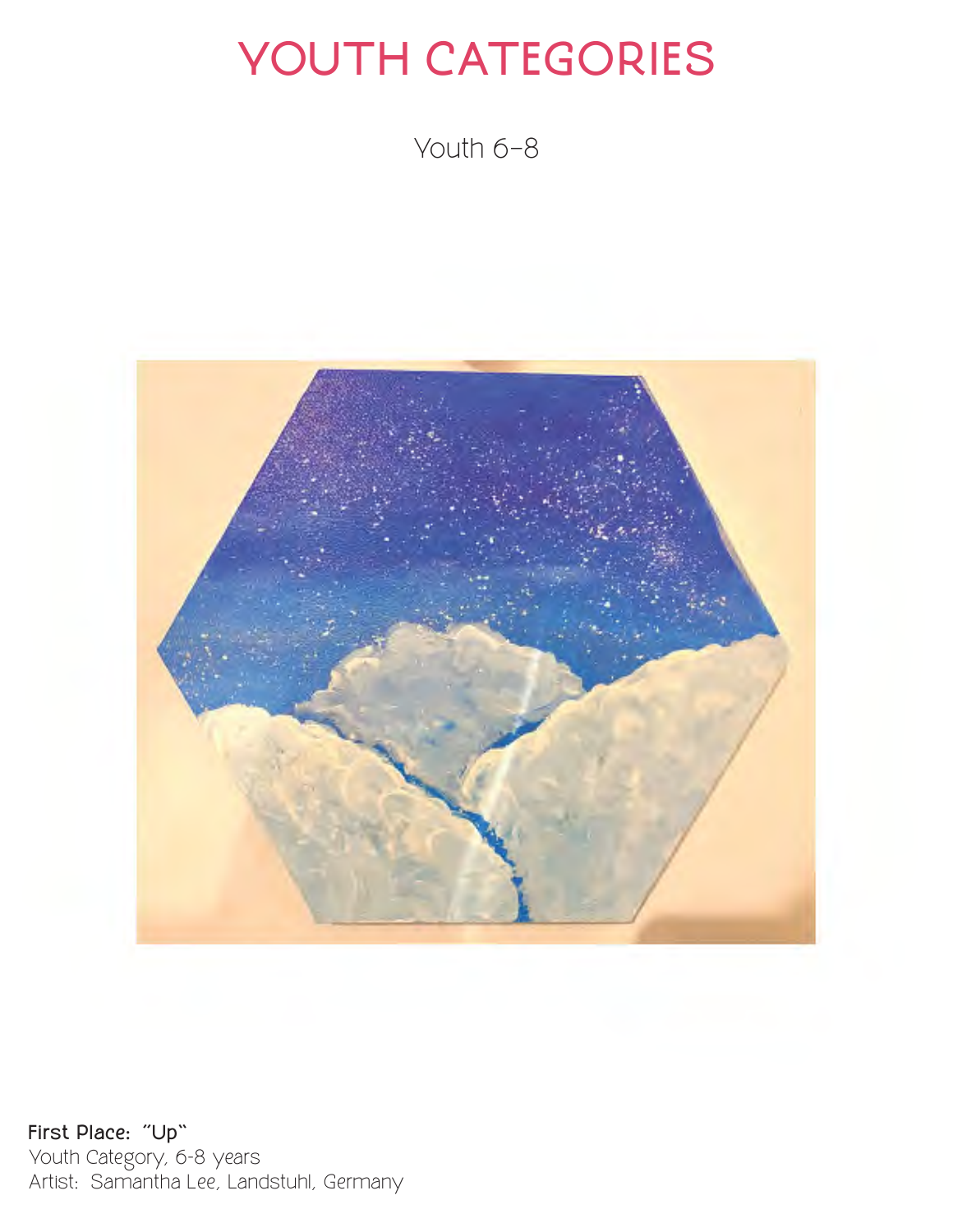Youth 6–8



Second Place: "Blue Ringed Octopus" Youth Category, 6-8 years Artist: Rhiannon Mouser, Hanscom AFB, Massachusetts